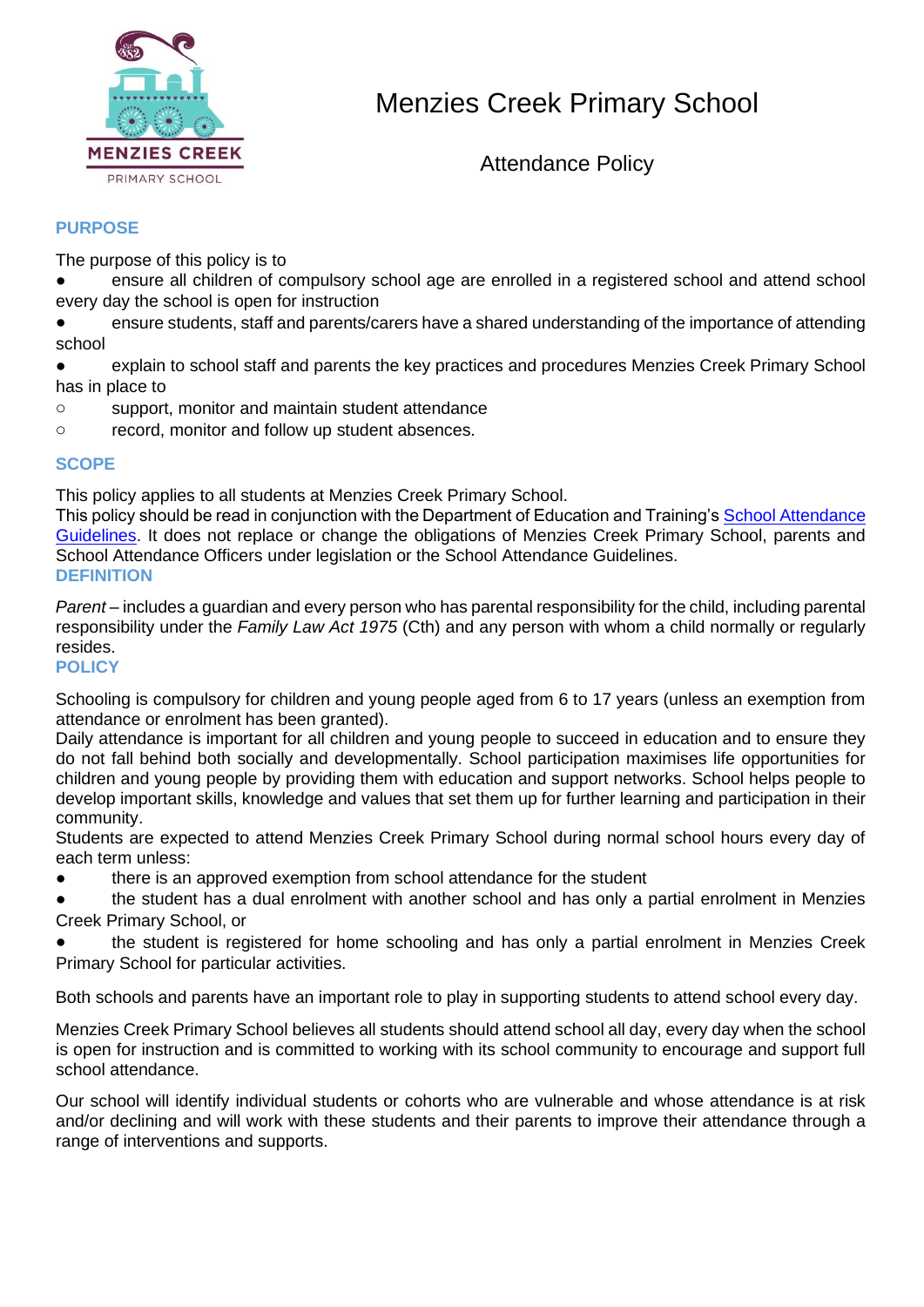

# Menzies Creek Primary School

# Attendance Policy

Students are committed to attending school every day, arriving on time and are prepared to learn. Our students are encouraged approach a teacher and seek assistance if there are any issues that are affecting their attendance.

Menzies Creek Primary School parents are committed to ensuring their child/children attend school on time every day when instruction is offered, to communicating openly with the school and providing valid explanations for any absence.

Parents will communicate with the relevant staff at Menzies Creek Primary School about any issues affecting their child's attendance and work in partnership with the school to address any concerns.

Parents will provide a reasonable explanation for their child's absence from school and endeavour to schedule family holidays, appointments and other activities outside of school hours.

#### **Supporting and promoting attendance**

Menzies Creek Primary School's *Student Wellbeing and Engagement Policy* supports student attendance. Our school also promotes student attendance by supporting families and students, regular meetings with families

#### **Recording attendance**

Menzies Creek Primary School must record student attendance twice per day. This is necessary to:

- meet legislative requirements
- discharge Menzies Creek Primary School's duty of care for all students

Attendance will be recorded by the classroom teacher at start of the school day and after lunch using Compass.

If students are in attendance at a school approved activity, the teacher in charge of the activity will record them as being present.

#### **Recording absences**

For absences where there is no exemption in place, a parent must provide an explanation on each occasion to the school.

Parents should notify Menzies Creek Primary School of absences by:

- **Entering on Compass**
- Direct contact to Front Office

If a student is absent on a particular day and the school has not been previously notified by a parent, or the absence is otherwise unexplained, Menzies Creek Primary School will notify parents by push notification message. Menzies Creek Primary School will attempt to contact parents as soon as practicable on the same day of the unexplained absence, allowing time for the parent to respond.

If contact cannot be made with the parent (due to incorrect contact details), the school will attempt to make contact with any emergency contact/s nominated on the student's file held by the school, where possible, on the day of the unexplained absence.

Menzies Creek Primary School will keep a record of the reason given for each absence. The principal will determine if the explanation provided is a **reasonable excuse** for the purposes of the parent meeting their responsibilities under the *Education Training Reform Act 2006* and the School Attendance Guidelines.

If Menzies Creek Primary School considers that the parent has provided a **reasonable excuse** for their child's absence the absence will be marked as '**excused absence**'.

If the school determines that no reasonable excuse has been provided, the absence will be marked as '**unexcused absence**'.

The Principal has the discretion to accept a reason given by a parent for a student's absence. The Principal will generally excuse:

medical and dental appointments, where out of hours appointments are not possible or appropriate